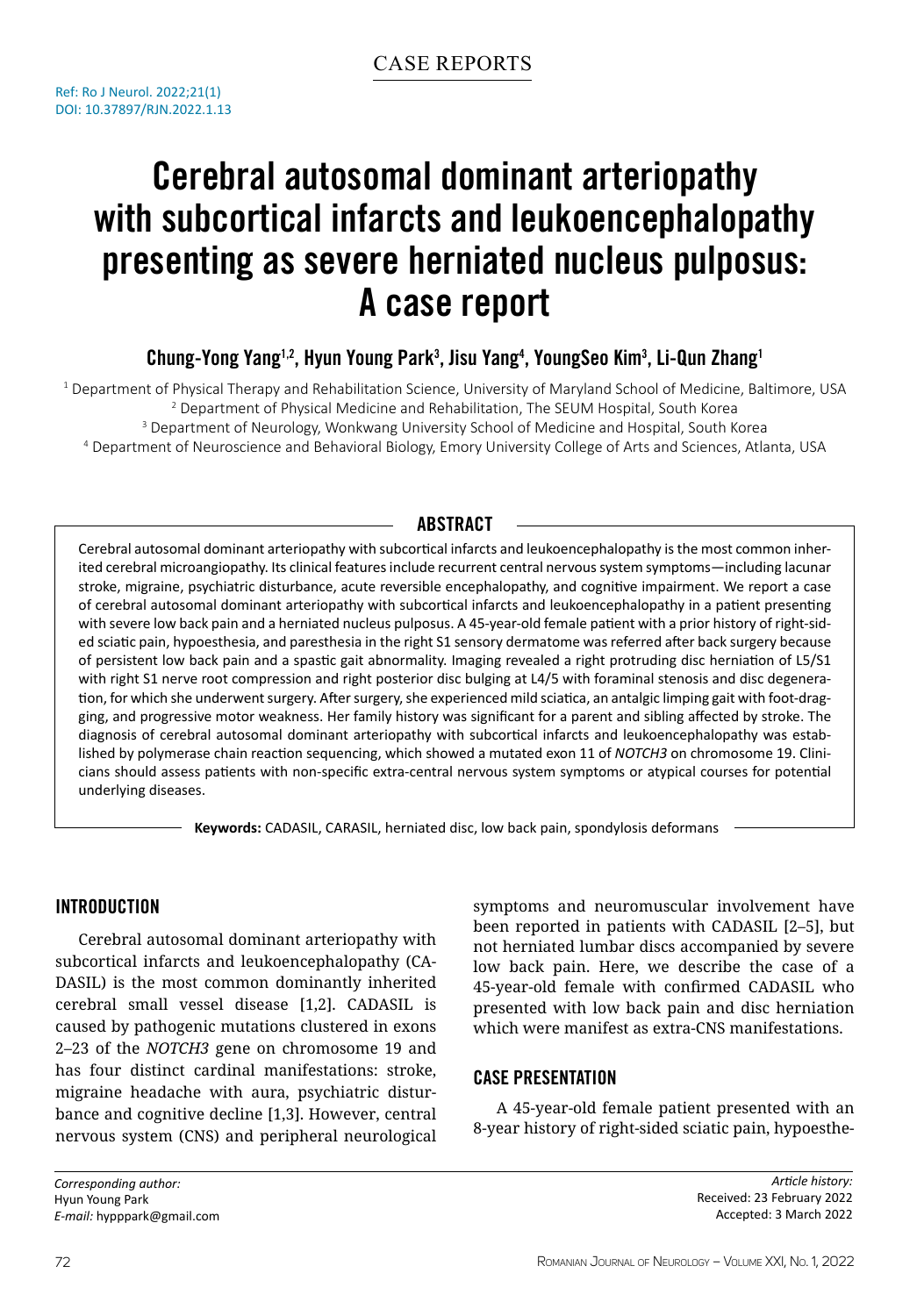sia and paresthesia in the right S1 sensory dermatome. She was referred to our service for persistent low back pain and gradual development of a spastic gait abnormality after back surgery. Lumbar magnetic resonance imaging (MRI) revealed right protruding disc herniation of L5/S1 with right S1 nerve root compression and right posterior disc bulging at L4/5 with foraminal stenosis and disc degeneration (Figure 1).



FIGURE 1. Lumbar magnetic resonance imaging reveals mild focal protruding disc herniation with mild inferior migration at the right posterolateral side of L5/S1, causing (a-c) right S1 nerve root compression and (d-f) posterior disc bulging at L4/5.

Eight months before presentation, she underwent partial hemilaminectomy, ligamentum flavectomy, foraminotomy at the right L5/S1 and L4/5 levels, and a discectomy at the right L5/S1 level. During surgery, a thecal sac, S1 root compression caused by rupture of L5/S1 disc (non-traumatic), and canal stenosis due to hypertrophy of the L4/5 ligamentum flavum were noted. Her pain, numbness, and hypoesthesia in the right anterior thigh improved after surgery. However, she experienced mild sciatica, an antalgic limping gait with foot-dragging, progressive motor weakness (Medical Research Council grade 4), and spastic gait disturbance in the right leg.

She was being administered antihypertensive medication (amlodipine 5 mg once per day) for 11 years, and her blood pressure was normal. Her family history revealed a brother who sustained a minor stroke with slurred speech at age 41. Her mother died of a major stroke at age 56. The patient had no history of migraine, baldness, epileptic seizure, cognitive impairment (Korean version of Mini-Mental Status Examination: 30/30) [6], or major psychiatric problems. The results of routine blood tests and autoimmune markers as anticardiolipin, lupus anticoagulant, and anti-neutrophil cytoplastic antibody were within normal limits. Electrodiagnostic studies revealed right lower lumbar and lumbosacral radiculopathy. A brain MRI revealed multiple chronic infarctions and severe chronic periventricular ischemic white matter changes (Figure 2), while the results of magnetic resonance angiography were normal. She and her brother showed the same missense mutation c.1819C>T (pArg607Cys, heterozygote) on exon 11 of *NOTCH3* on chromosome 19 (19p13.2-p13.1) on polymerase chain reaction sequencing studies and were diagnosed with CADASIL. After receiving neural block intervention and prescription antiplatelets (clopidogrel 75 mg per day), antidepressants (escitalopram oxalate 10 mg per day), antispastic medica-



FIGURE 2. (a-c) Brain magnetic resonance imaging reveals high-signal-intensity lesions (arrows) with lacunar lesions in the anterior temporal lobe, both periventricular and subcortical white matter, corpus callosum, thalamus, and basal ganglia on axial FLAIR, concomitant with mild deep cerebral white matter atrophy. FLAIR: fluid attenuated inversion recovery.